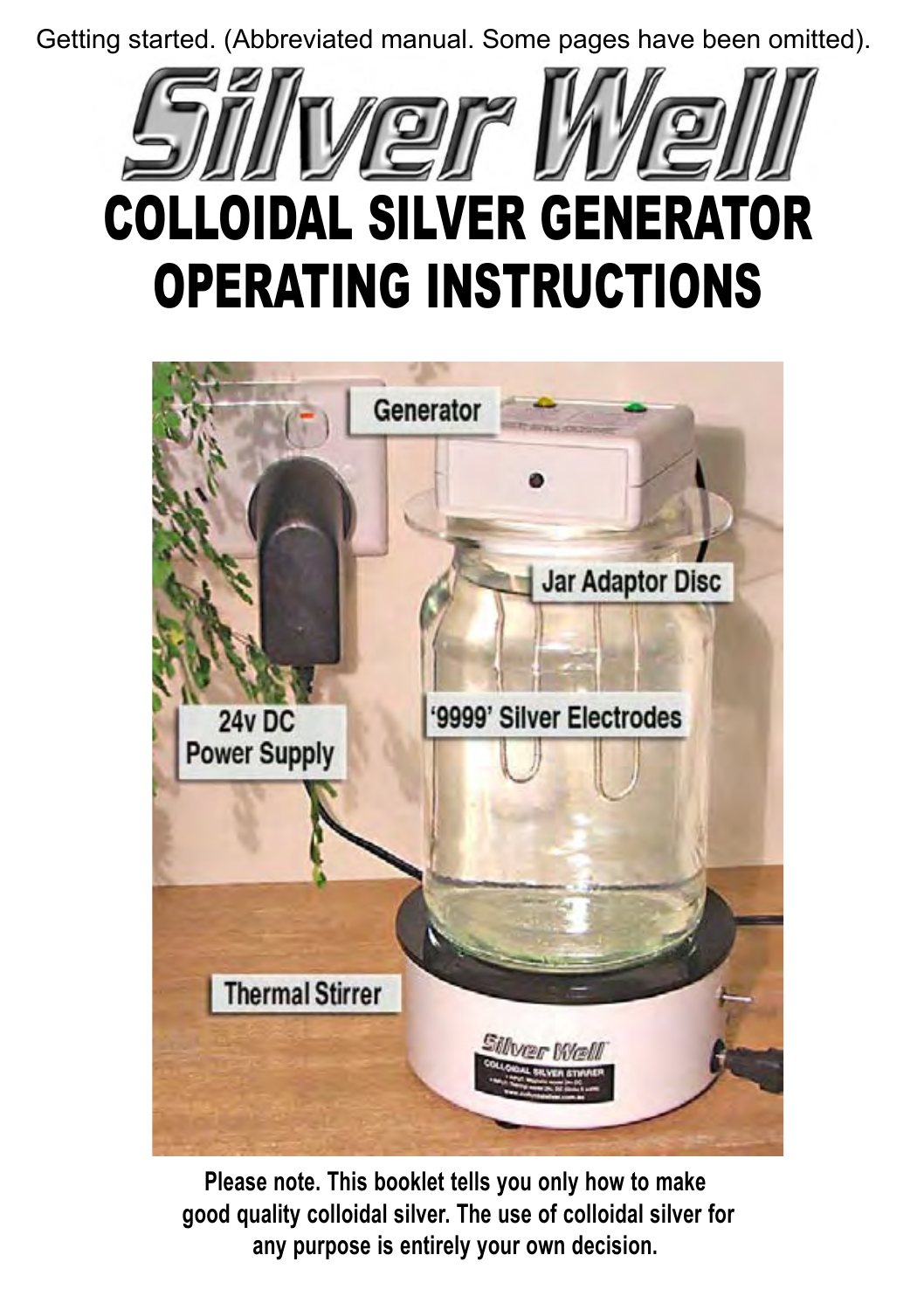Start with good quality, pure water.  $\mathcal{P}$ 

To make the safest, most effective colloidal silver you must start with the purest water so you finish with nothing but pure water containing only silver ions and colloidal silver particles. If you try to make colloidal silver with tap water for example, most of the silver ions created will immediately combine with impurities in the water to form undesirable silver compounds.

### **• To use this generator in 'Automatic Mode' the water must be pure.**

**• Carefully read the Water Test guide on page 12.**

### **DO YOU HAVE A WATER TEST METER? See our website for important instructions on meters**

**• Water suitable for making colloidal silver should register around 0 - 3 ppm on a water test meter.** 

**• If you are distilling or purifying your own water you should at least buy one bottle of high quality water so you have something to compare the results with.**

### **The most common problem encountered is this...**

In Automatic mode the right hand indicator light initially lights up but goes within in a few seconds. This is because the water you are using already has significant 'parts per million' of impurities in it. So the answer is to always use the purest water you can find.

**IMPORTANT:** To re-start the generator after it has shut down automatically you will need to briefly switch off the power.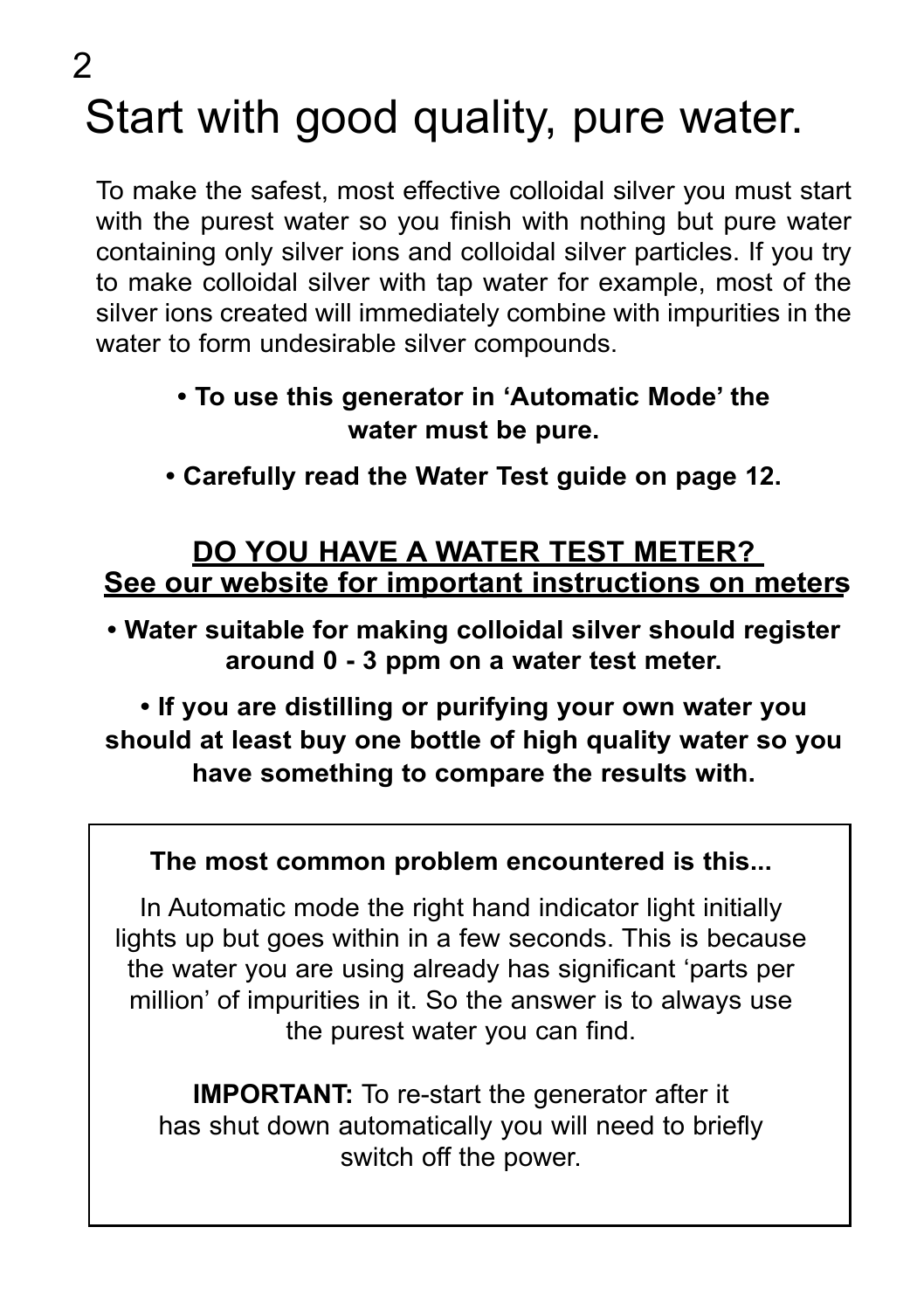**IN AUSTRALIA** Steam distilled water is usually the preferred water for making CS but it's often hard to find. Refresh and Glendale are two of the better known brands available in the drinking water dept or in the laundry products aisle.

Nobles Pureau reverse osmosis drinking water is also widely available and is suitable for making colloidal silver.

Demineralised or deionised purified water is also suitable for making CS as long as its good quality. Demineralised or deionised water is available in the laundry products dept in most supermarkets. Most brands are OK although 'Superior' brand is not recommend.

(Note. Don't confuse 'pure' water with mineral or spring water. Spring and mineral water is highly mineralised and is unsuitable.)



NOTE: Manufacturers of demineralised water are usually not in the 'beverages' business so although their water is probably vastly more pure pure than your tap water it often carries a 'NOT RECOMMENDED FOR DRINKING' disclaimer on the label. It's entirely your own decision to follow this warning or not.

**NEW ZEALAND** customers have regularly commented that 'Pure Dew' water is suitable and is available in various sizes at many supermarkets.

DOMESTIC WATER DISTILLING units usually produce suitable water but do not use the post-filter satches that come with these units. Simply distil your water directly into the receiving jug.

DOMESTIC REVERSE OSMOSIS will only produce the purity required for colloidal silver if they are high quality and well maintained.

BENCH TOP or UNDER-SINK CARTRIDGE FILTERS do not remove dissolved salts so they do not produce suitable water for CS production.

RAIN WATER may be anywhere from 10 to 100 ppm depending on roof and tank contamination. Suitability even at very low ppm is borderline.

*If you must occasionally use 'impure water' read the instructions on page 9.*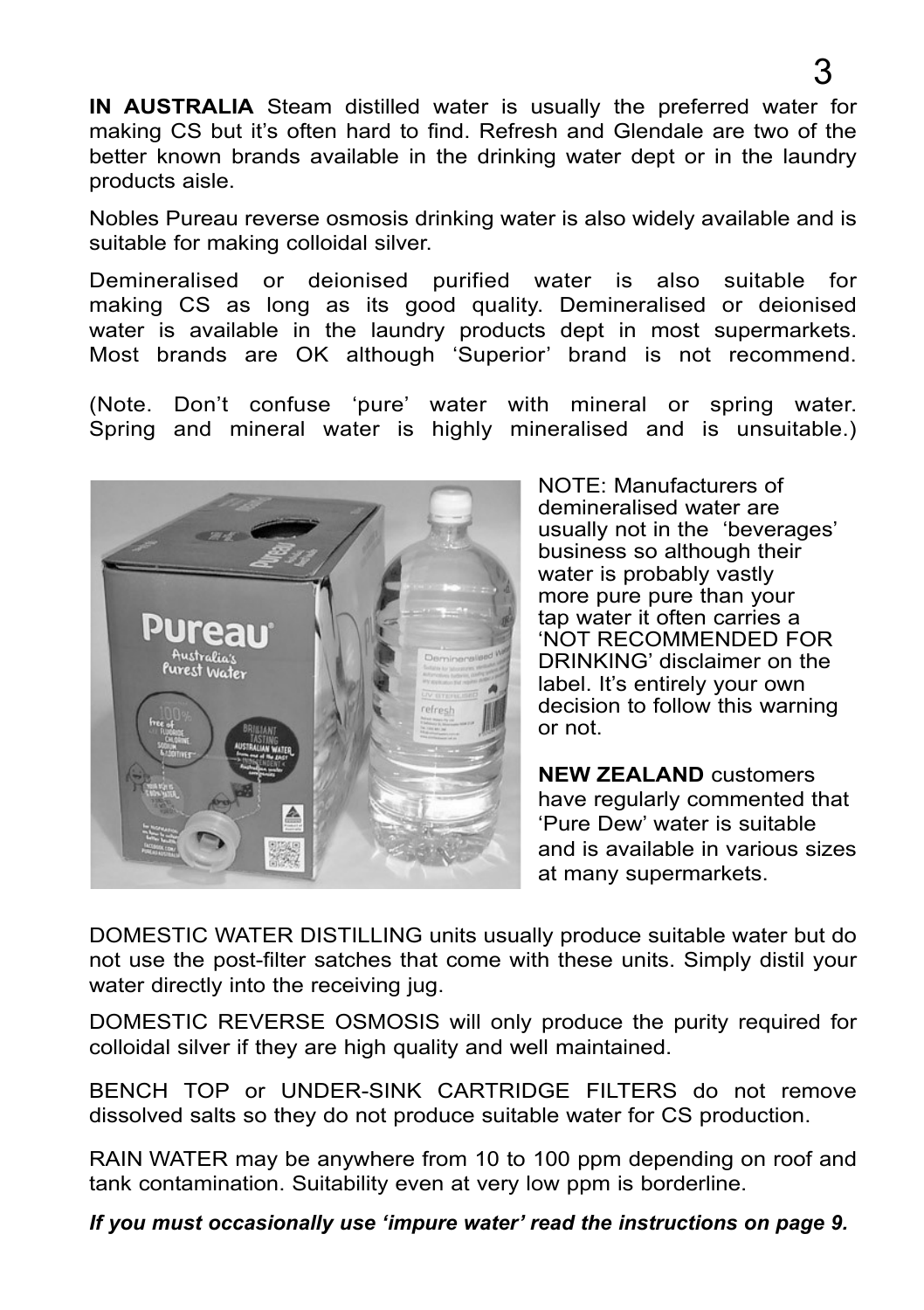### Getting started... 4

Set up the system as pictured below. (*See next page for instructions on correct placement of the electrodes).*

Fill a very clean jar with pure water until it is about 1 cm below the white plastic neck of the generator. *(See page 11 for notes about suitable jars. You can use any clean jar from about 500mls to 2 litres. We recommend you start with a small jar until you fully understand the operation of the generator).*

The wire from the transformer plugs into the base.

The wire from the base plugs into the back of generator.

*(See page 15 for more information about the thermal stirrer* base.

Start the unit by turning on the power at the wall outlet and the switch on the side of the stirrer.



**•** The generator should now be operating in 'Automatic mode'. (The right hand light will be faintly glowing and will change color from red to green every 5 minutes and light in the base will be on.

• The generator will shut down in a few hours at around 12 parts per million (PPM) of colloidal silver.

**• If the generator shuts down too quickly (i.e. the right hand light goes out within seconds) the water is too impure to use in automatic mode. See notes on water quality - pages 2 and 12**.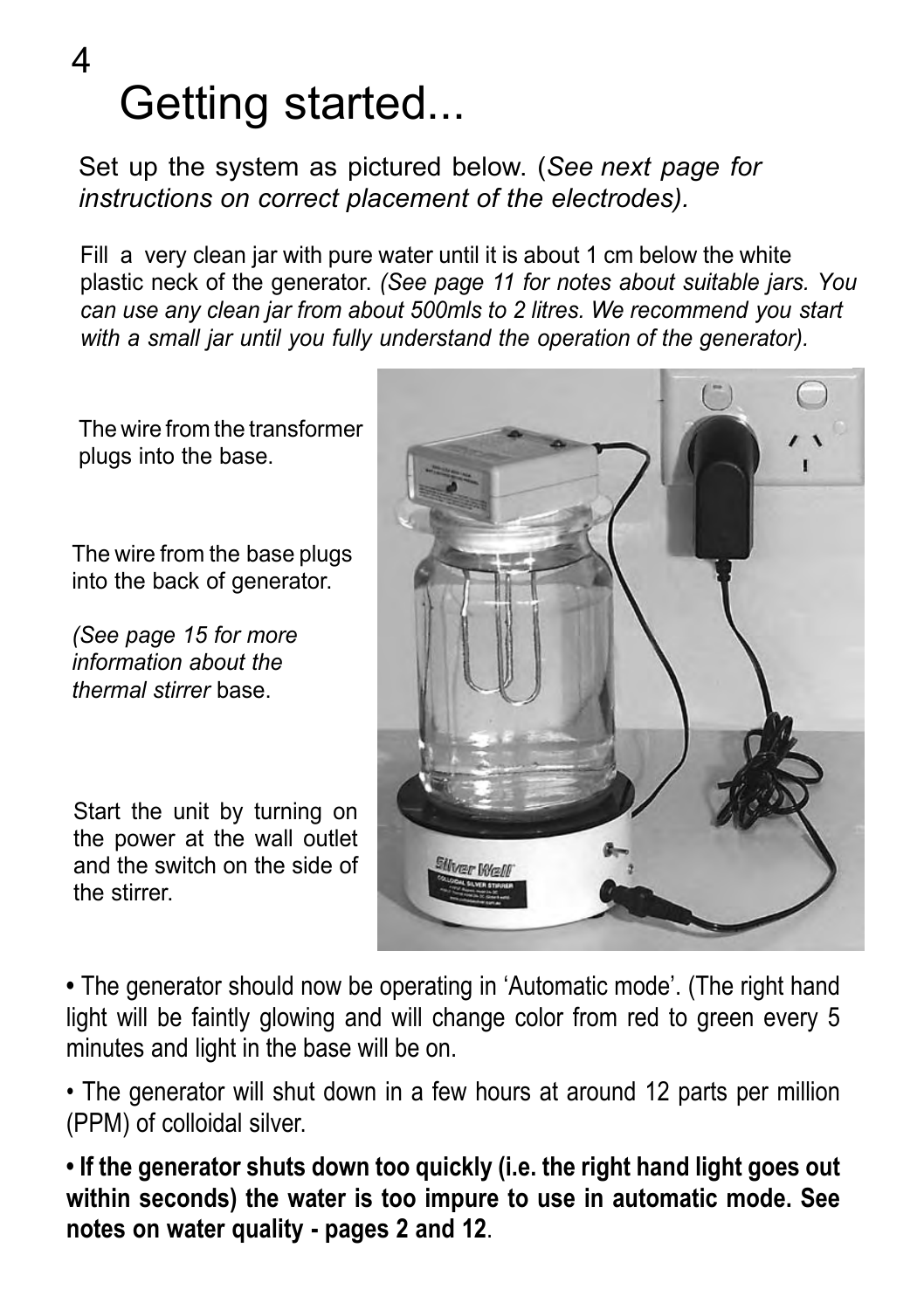

Insert the long end of silver electrodes into the sockets on the bottom of the generator. (You may need to push quite firmly). Rotate the electrodes so they are roughly parallel vertically and horizontally as pictured.

When positioned in the jar the electrodes must not touch the bottom of the jar.

This light indicates the generator is making colloidal silver. If the light is ON (either red or green) it IS making colloidal silver. If the light is OFF it is NOT making colloidal silver regardless of whether the other light is on or not. Basically, this light MUST BE ON otherwise you are making nothing. NOTE however that this light can initially be very faint in pure water, you may even need to shade the light to see it. AND NOTE that it only lights up when it is immersed in water. In SWAP mode this light will alternate from red to green every 5 minutes. (A red light does NOT mean it has stopped!)

This yellow light indicates that you have programmed the generator to run for EXTRA TIME. A continuous light means extra time has been programmed to run but has not yet commenced. A flashing light indicates the automatic cycle has ended and EXTRA TIME has commenced. The number of flashes indicates approximately the number of hours left to run. **(Extra Time is optional. See page 8 for more about Extra Time)**



This switch adds EXTRA TIME that will commence once the Auto mode has completed its cycle. Each click adds 1 hour. You can add extra time any time the generator is operating with the right hand light illuminated. (To use the generator in IMPURE WATER you MUST add EXTRA TIME before the electrodes are lowered into the water. See page 9 for more in this).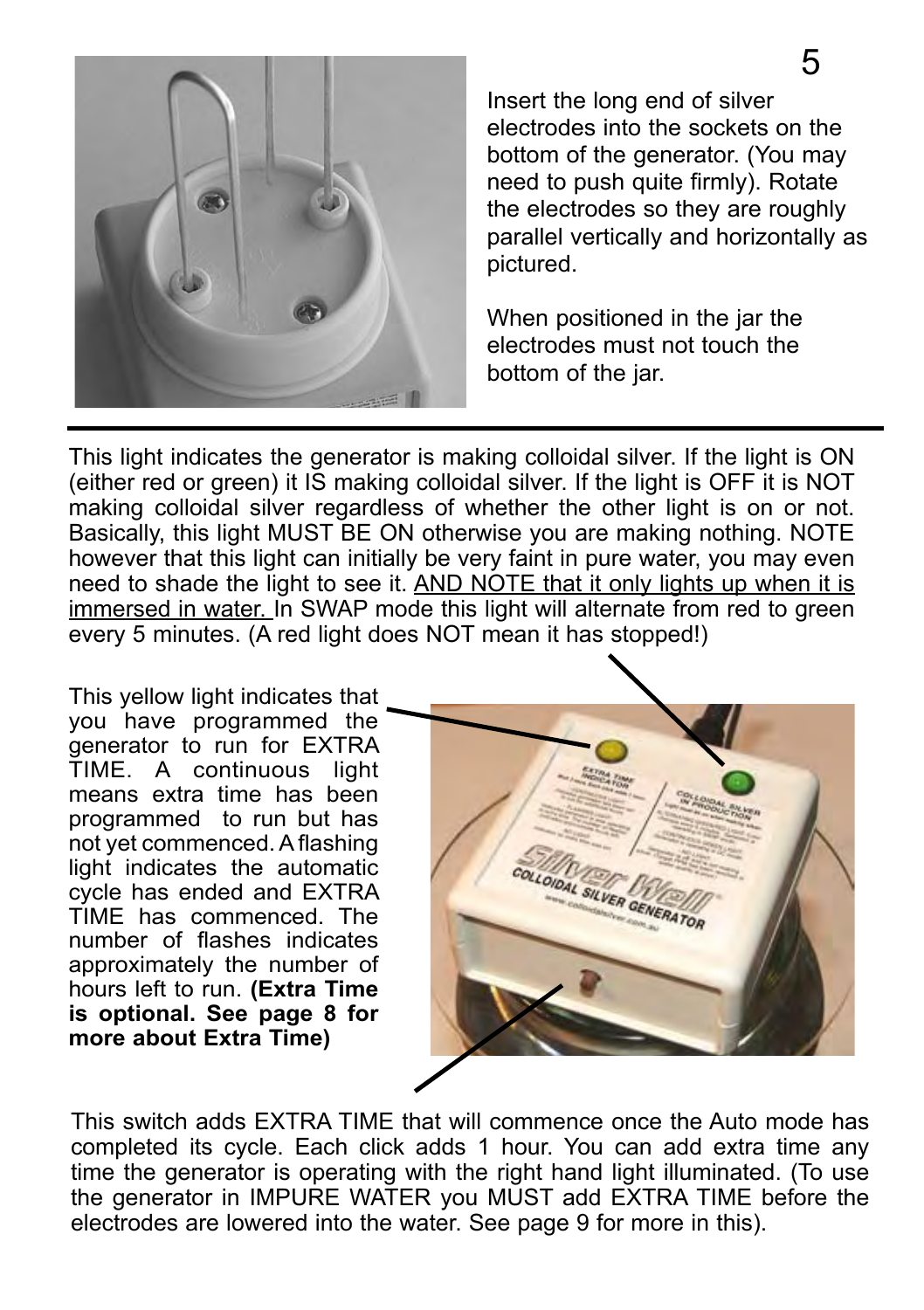# The best way to learn how to use it is to play around with it. You can't hurt the generator!

You can turn the power on or off at anytime. You can remove the electrodes from the water or re-immerse them at anytime. You can experiment with pure or impure water. You can touch the electrodes with your fingers or even 'short circuit' the electrodes with a piece of metal. None of these things will damage the generator or you.

So play with the generator and get comfortable with it. For example, dip the electrodes into your tap water and see how quickly it switches off.

**But remember that whenever the generator switches itself off you have to turn the power off at the stirrer or at the wall to re-start it**.

If you make a programming mistake at any time simply switch the power off to clear the system and start again.

**Whenever you remove the electrodes from the water, or turn off the power, the generator recommences from the PPM that it senses has already been added to the water.**

It is normal for electrodes to go a darker color during the process.

You can occasionally remove the generator from the water and gently wipe the electrodes clean if you wish but this is not usually necessary. Only heavy deposits need be removed. *(Larger jars take longer to reach 'shut-down' and consequently more oxide will build up on the electrodes. Small jars will reach 'shut-down' quicker and the electrodes will stay relatively clean)* 

### **Note that only the generator switches off automatically. The stirrers do not do not switch off automatically. They operate continuously while the power is on**.

Once the generator has switched off you can use this colloidal silver immediately or bottle it. Always store colloidal silver at room temperature.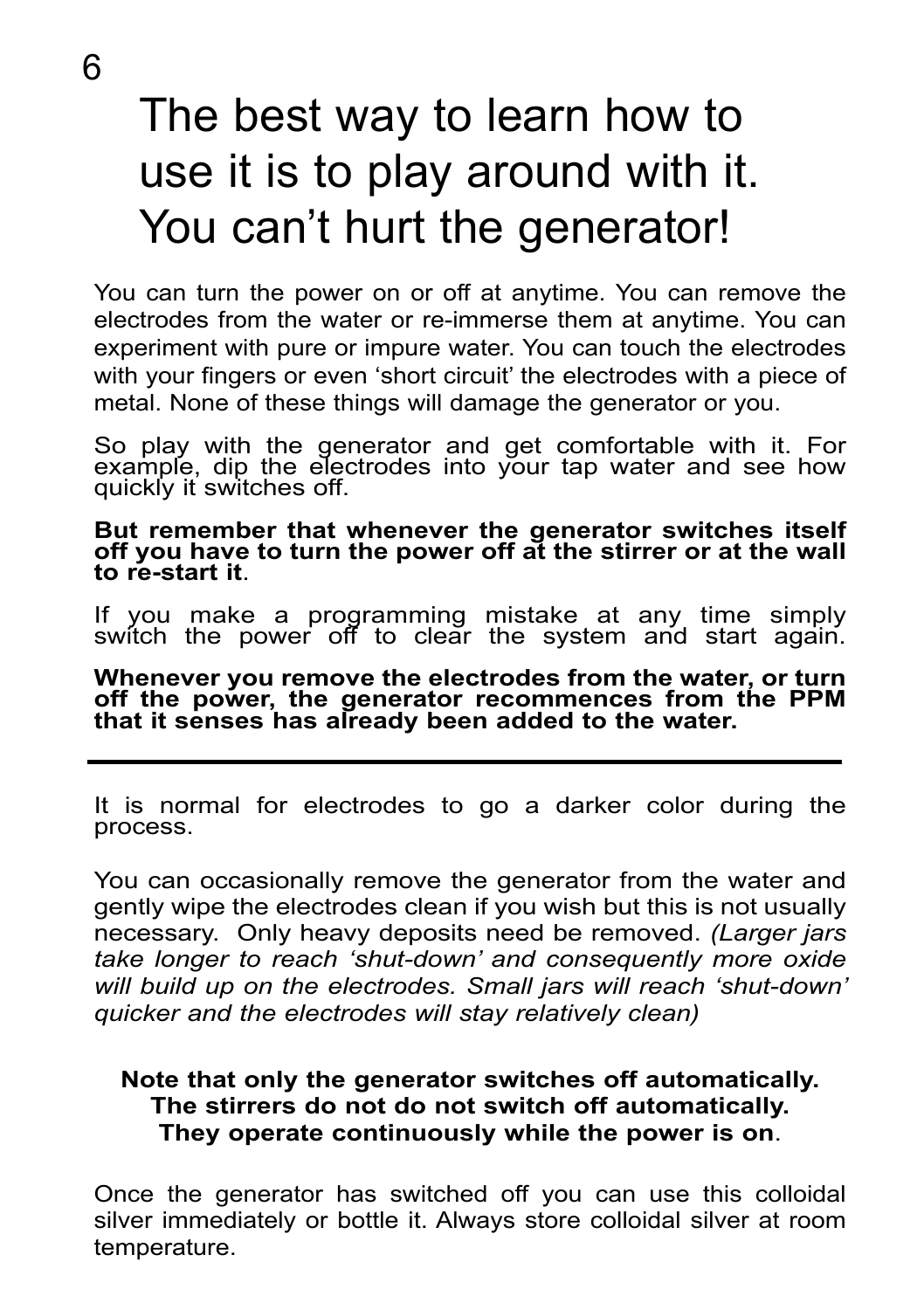# Bottling your colloidal silver.

After making a batch switch off the power and allow the water to become still. Lift the electrodes from the water slowly so that any fuzz remains adhered to the electrodes as they are raised. Some fuzzy silver oxide may settle to the bottom of the jar and specks of silver particles may be seen floating on the top. This is all harmless and looks worse than it is. The floating specks will usually disappear once the water is disturbed.

After removing the electrodes allow the water to settle for another few minutes. After the water settles, pour the top 90% directly into a storage bottle. Don't filter it. Discard the rest, or use a coffee filter to strain the last 10% into the bottle. (Before first use, run clean water through the coffee filter to remove any contaminants). The coffee filters can be re-used many times, they improve with use. For added strength put one filter inside the other. Unbleached coffee filter papers are available at most supermarkets.)

### **Do not refrigerate colloidal silver. Store it at room temperature.**

Colloidal Silver made with a Silver Well with pure water is not particularly light sensitive, but it should be stored out of bright light. (Note. High ppm batches are more light sensitive than low ppm batches). A brown glass bottle is handy for keeping your daily supply on the kitchen bench. Larger quantities should be stored in a cupboard.

**Some research also suggests that fresh CS is best, so if possible don't store more than you will use in a fortnight or two**.

### **SUITABLE STORAGE BOTTLES:**

Use any clean glass bottles, or PET or HDPE plastic bottles for storage. PET is the brittle sounding clear plastic usually used for soft drink bottles. HDPE is the waxy plastic often used for milk bottles. Well rinsed soft drink and milk bottles are perfectly fine for colloidal silver storage.

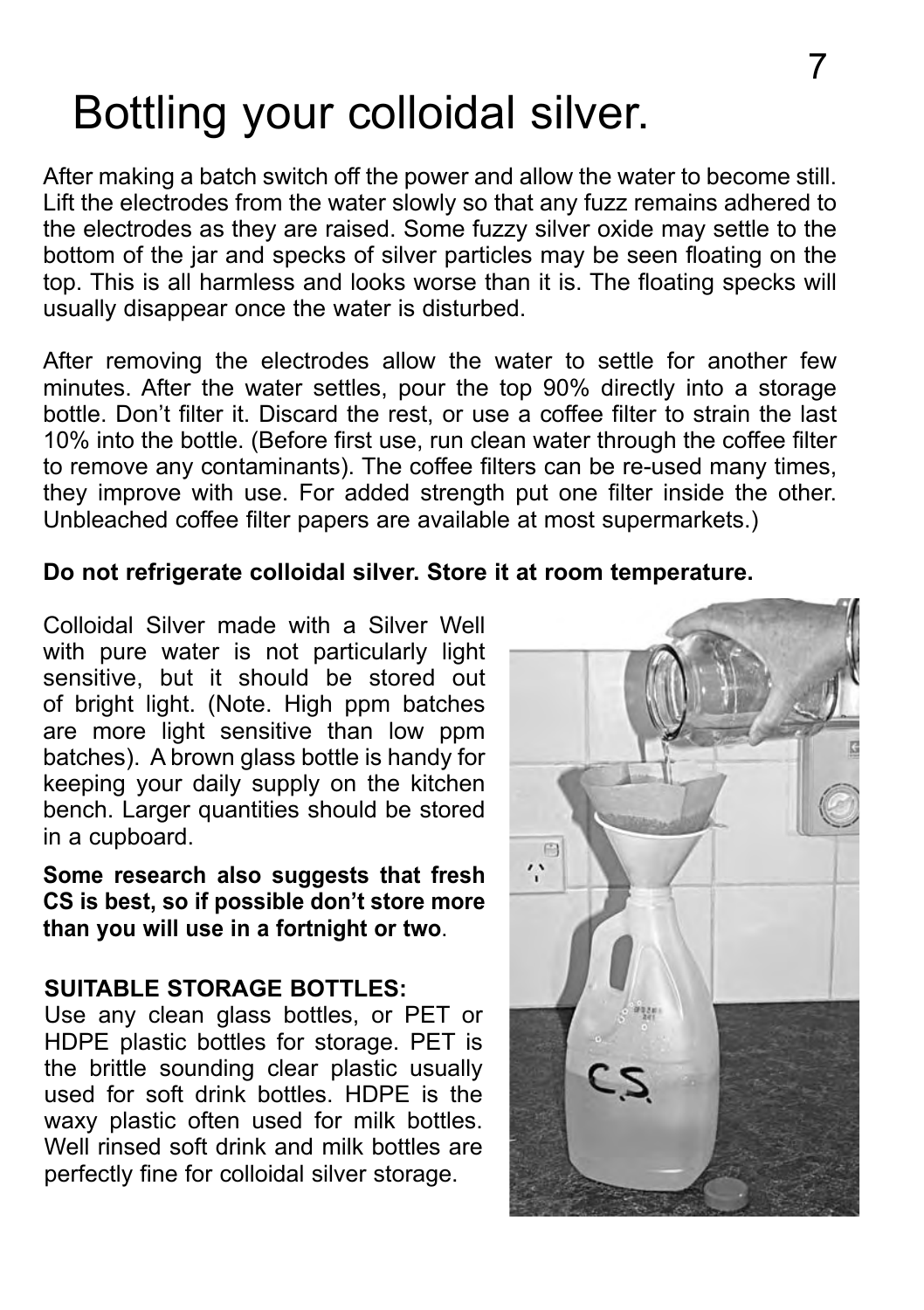# Boosting the PPM with EXTRA TIME.

### **In normal 'Automatic' mode using pure water the generator will switch off automatically at around 12 ppm.**

The time it takes to reach 12 ppm will vary greatly depending on jar size but is usually around 3 hours per litre.

If desired you can boost the ppm by running the generator for EXTRA TIME. You can set EXTRA TIME whenever the generator is running with the right hand light illuminated, or you can set it after the generator has switched off. If you set it after the generator has switched off you must briefly switch off the power at the stirrer or the wall to 'reset' the generator before setting EXTRA TIME.

**Each press of the EXTRA TIME button adds ONE HOUR to the running time. (Wait 3 seconds before setting extra time. You don't have to wait 3 seconds between subsequent clicks). The maximum number of additional hours the generator will hold in memory is 40 hours. To run longer than 40 hours you can repeat the process when the batch has finished or add extra time as the hours count down.**

Each extra hour adds the following ppm to these jar sizes...

- In 250 mls Each hour adds 16ppm.
- In 500 mls Each hour adds 8 ppm.
- In 750 mls Each hour adds 5 ppm.
- In 1 litre Each hour adds 4 ppm.
- In 1.5 litres Each hour adds 2.5 ppm.
- In 2 litres Each hour adds 2 ppm.
- In 3 litres Each hour adds 1.5 ppm.
- in 4 litres Each hour adds 1 ppm.

**EXAMPLE:** To boost a 1 litre batch by 8 ppm run the generator for an additional 2 hours. This will boost the batch up to a total of 20 ppm.

#### **To add extra hours to a batch that has already been boosted you will have to add the hours BEFORE lowering the electrodes into the water because the generator treats it as 'impure water' and may switch off automatically. (See page 9).**

IMPORTANT. Dissolved silver has a saturation point in pure water of only about 25 ppm so anything above that will not stay in suspension indefinitely. If the batch goes yellow, it's still OK to use, but you may want to back off the next time so the CS remains stable and colorless. Colorless (clear) is best. Pale yellow is next best... still very good. Various environmental factors and contaminants can make CS turn colors. Excessive consumption of high ppm colloidal silver is not recommended.

**Only clear or the palest yellow are acceptable colors for drinkable colloidal silver. Never drink cloudy white/grey colloidal silver. Do not drink large quantities of colloidal silver that has made with impure water or tap water. Argyria (grey skin) has been known to occur when people have consumed large quantities of poor quality colloidal silver over a long period.**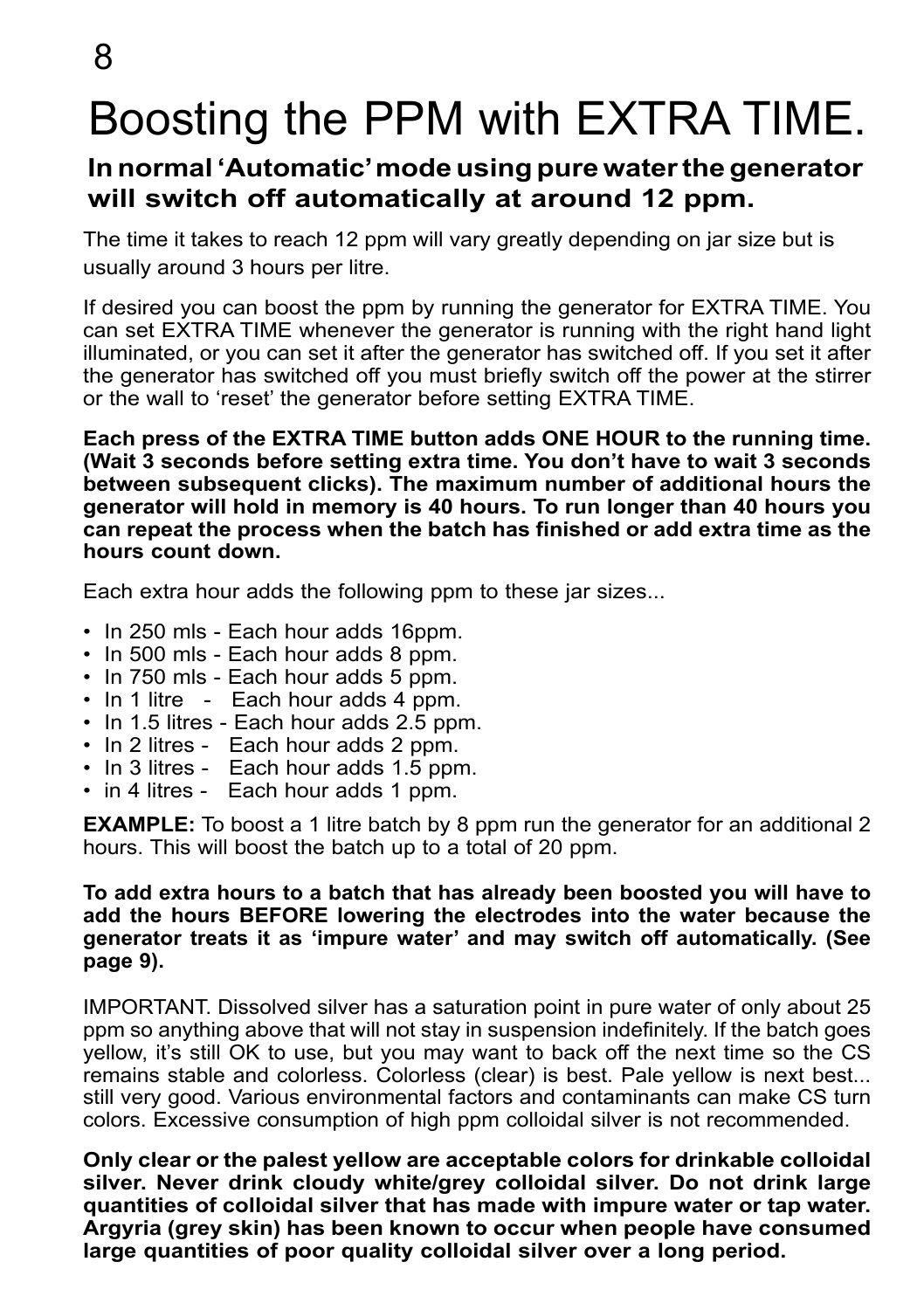**You cannot use a water test meter to measure high ppm colloidal silver. The only way to determine the strength of high ppm colloidal silver is to use the guide on the facing page. And see pages 20/21 for more about information about the shortcomings of meters.**

# Using EXTRA TIME in impure water.

For this purpose 'impure water' is any water that is not distilled or demineralised OR HAS ALREADY BEEN BOOSTED.

In impure water the generator will switch off automatically within a few seconds. So, to dissolve silver into impure water you must set the generator to run immediately in EXTRA TIME.

You do this by turning on the power and clicking the EXTRA TIME button for the required hours BEFORE lowering the electrodes into the water.

The amount of silver dissolved into the water (i.e. the ppm) is the same per hour as in the table on the opposite page but of course the water will not already have the 12 ppm that would have been present had the generator previously run in auto mode in pure water.

With a Silverwell you can often make perfectly clear very high ppm colloidal silver in ordinary tap water. this is suitable for topical use or plants or animals only.

The benefits or otherwise of colloidal silver made with impure water are not well established. (It is often stated however that running a generator in impure water will at least sterilize it, although we can't state that for a fact ourselves.

### **What is PPM?**

PPM is an abbreviation for 'parts per million'. The amount of silver in colloidal silver is commonly measured in PPMs. It is the same as 'milligrams per litre'. So 10 ppm for example is the same as 10 milligrams of silver per litre of water. Note that PPM describes the total combined mass of the silver in the water - it does not literally mean that there are 10 particles of silver per litre of water. The 10 PPM could be made up from a few big bits of silver or, more likely, billions of small bits of silver.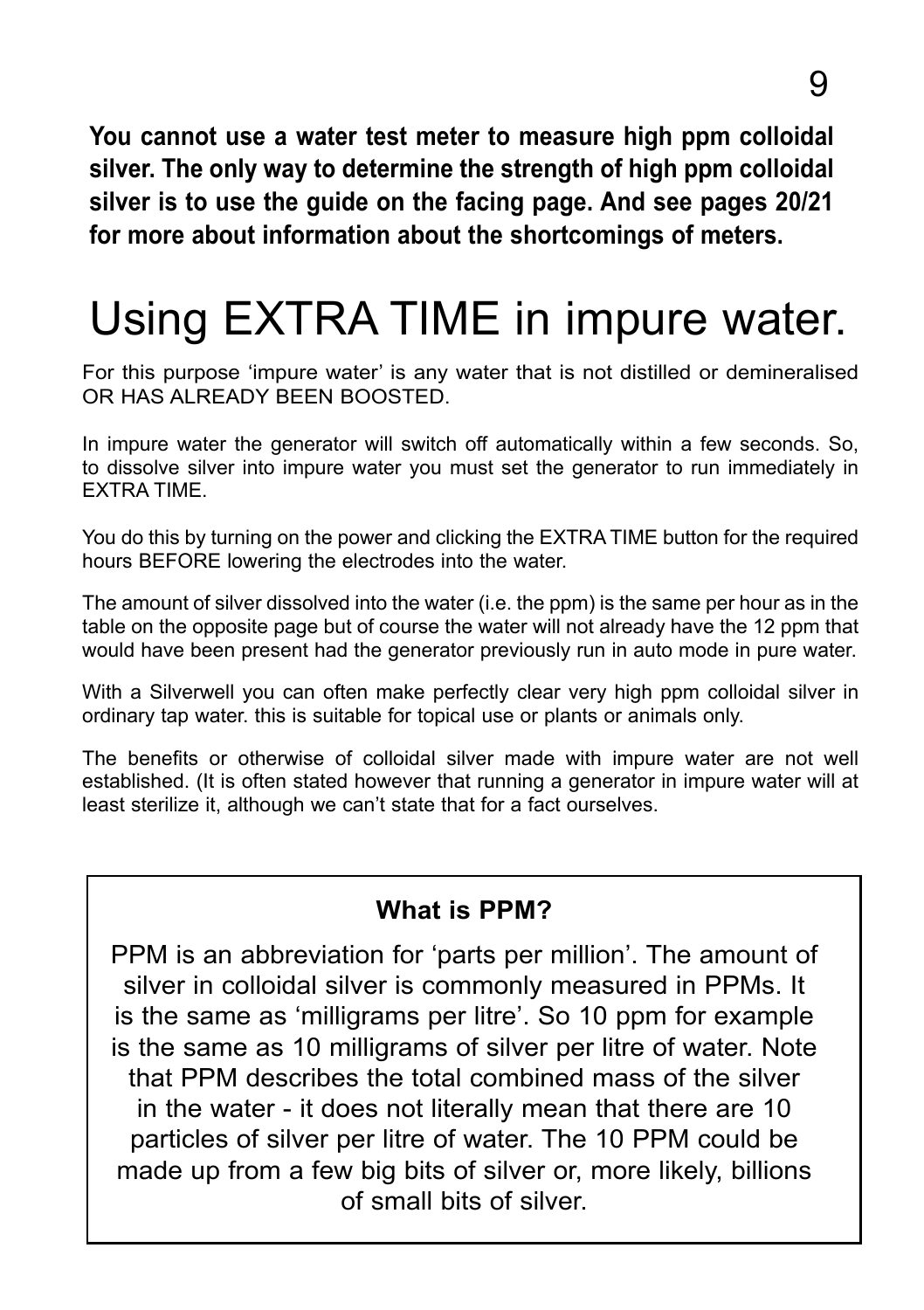# Speeding up the process.

You can speed up the process by adding a small amount (about 20%) of clear colloidal silver from a previous batch to the new jar of distilled water. This raises the initial water conductivity and shortens the 'start-up' time. This is often called 'seeding' the batch. This is especially recommended if you are making large batches, or using extremely pure water with a 0 TDS reading. Never add any other ingredients to the water.

## Cleaning the generator and electrodes.

Some oxide fuzz will usually build up on the electrodes during the process. This is normal but it should be gently wiped off after each batch.

To clean the electrodes, remove them from the generator and wipe them firmly with a piece of cloth or paper towel. A scrub pad can be used occasionally to give the electrodes an extra clean but Silver is very soft so be gentle. You don't have to scrub the silver to a shiny finish. A satin grey color is fine.

### **2 electrodes make about 150 to 200 litres of 10 PPM colloidal silver. (If you make it stronger you will get less litres. They can be used until they are too thin to handle.**

Do not place the generator upside down while wet. Colloidal silver that dries on the underside of the generator can upset the operation of the generator. If the underside of the generator becomes significantly dark grey clean it with a cloth and methylated spirits.

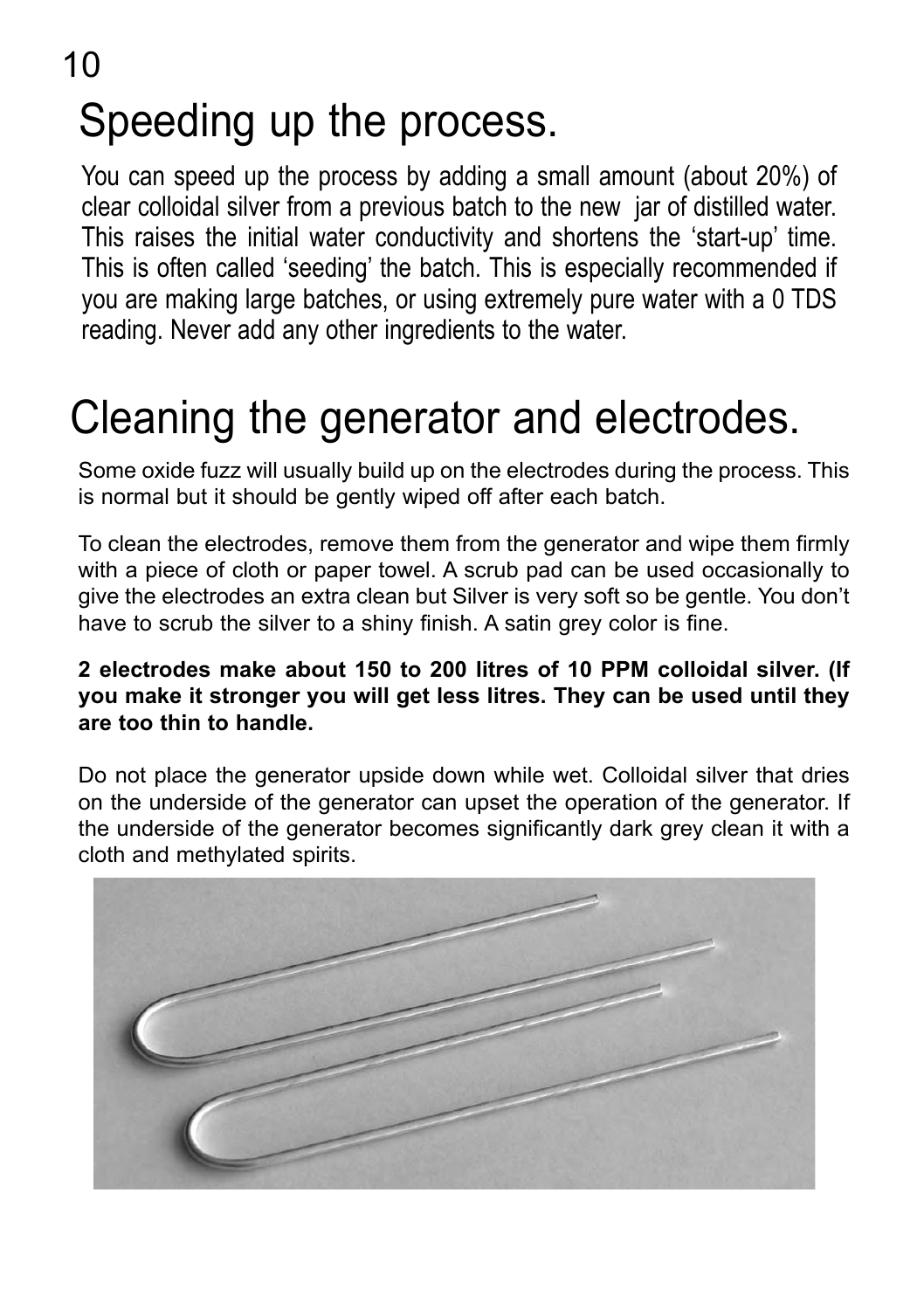## Water Test 12

1] Plug everything in and turn the power on.

2] Lower the electrodes into a jar of ordinary tap water. The right hand 'production light' will glow brightly then go out within seconds. The green light will be very bright almost as soon as the electrodes touch the water. This is because ordinary tap water is relatively impure, and highly conductive. Seeing a bright light the instant the electrodes touch the water indicates the water is too impure to use.

#### 3] **Remove the generator from the water and reset it by switching the power off then on again**.

4] Now see what happens when you lower the electrodes into a jar of distilled water. When the electrodes first touch the water the light will barely glow. (It may be hard to see even in a darkened room). As you lower the electrodes further into the water it will glow slightly more but still not as brightly as when you used tap water. This dim light that barely changes as you raise and lower the electrodes is an indication that the water is suitable to use.

If the water is suitable for making colloidal silver it should take around 3 or 4 hours to make a batch in a 500 ml jar.

*• In very pure water this light on the generator will barely glow when the electrodes touch the water. It may be hard to see even in a dark room. It will only get slightly brighter as you lower the generator into the water.*

*• In poor quality water, such as ordinary tap water, the light will be bright the instant the electrodes touch the water. In 'automatic mode' the light may even go out within a few seconds.*